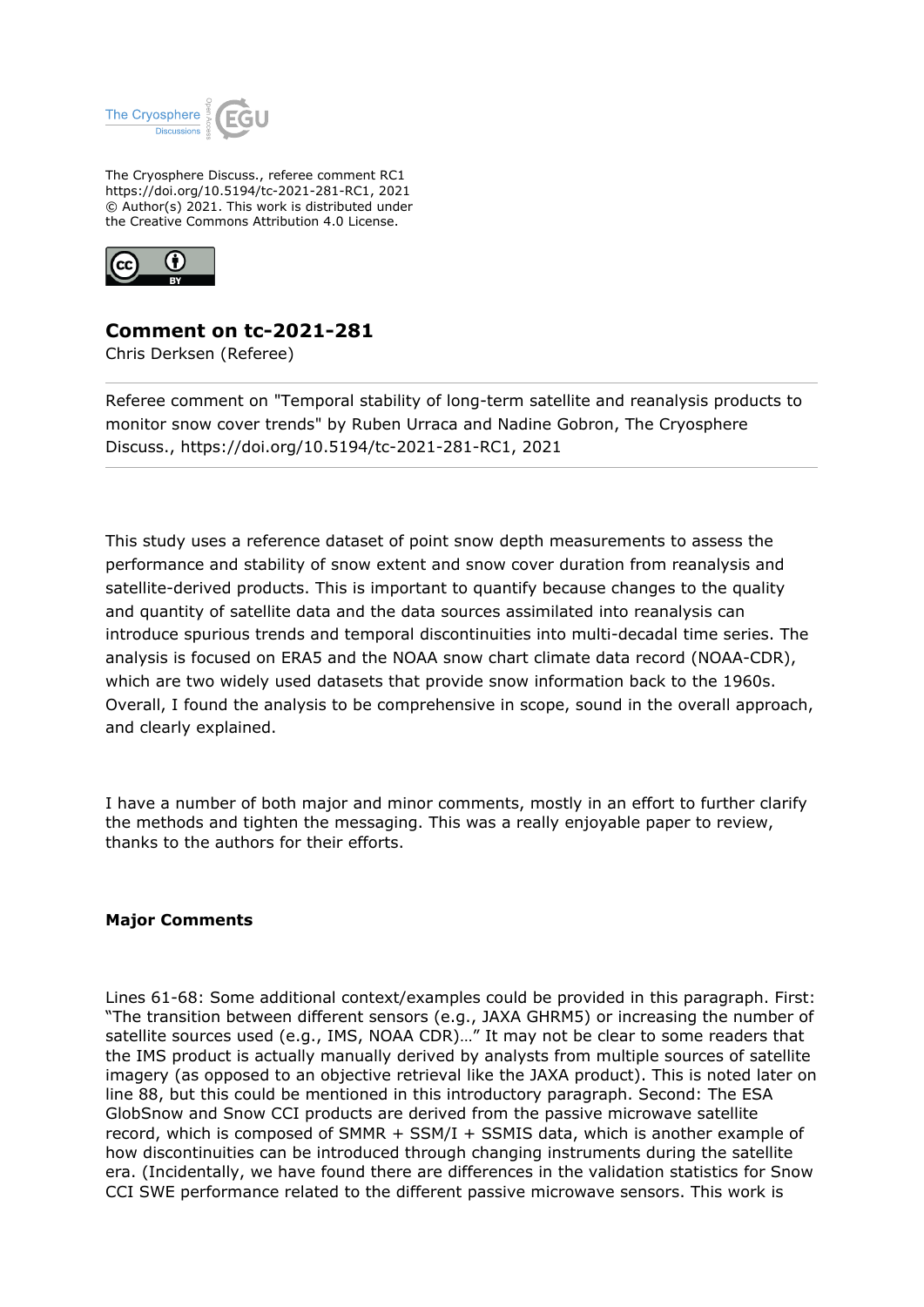under review, but it would be interesting to also include the Snow CCI dataset in the analysis you present in this work.)

Figure 1: It's unfortunate no data from Canada were used in this study (particularly in the context of the trend analysis in Figure 9, which gives the impress of negative trends in the Eurasian sector and no trends over Canada, which is not the case). There is an updated snow depth dataset for Canada described here: Brown, R., C. Smith, C. Derksen, and L. Mudryk. 2021. Canadian in situ snow cover trends 1955-2017 including an assessment of the impact of automation. Atmosphere-Ocean. DOI: 10.1080/07055900.2021.1911781. For future reference, the Canadian Historical Daily Snow Depth Database should soon be available here (or contact the authors of the above paper): https://catalogue.ec.gc.ca/geo network/srv/eng/catalog.search#/metadata/63dca4bb-a29a-43b0-828b-7eccb03de456

Section 2.2: How did you ensure that the snow depth observations retained for analysis were not assimilated into ERA5? This issue must be addressed specifically in the text to ensure independence between the reanalysis and validation datasets.

Section 2.4: Very interesting comparison with the analysis of Hori et al (2017). I'm not fully clear on how the SCF surrounding the station was determined: "In this study, we used the SCF in the surroundings of the station measured at RIHMI stations to analyze the correlation between SD at the station and the surrounding SCF (Fig. 2)." Was IMS data used to determine SCF? What distance was used around the station (IMS pixels contained by coarser ERA5/ERA5-Land pixels as described in Section 2.3?)?

Section 2.4.1: It is noted that "Stability was evaluated by analyzing how the annual bias in both SD and SCD changed temporally." and that stability was analyzed separately for the RIHMI and GHCN networks. But how were step changes statistically determined (the vertical lines in Figures 4 and 5)? Line 198: Why was the interval of four years selected to compare the bias difference before and after a step discontinuity? Was there any testing performed to confirm that this was some sort of ideal number?

Section 2.5: What is the justification for including the stations which failed the spatial representative test in the trend analysis?

Section 3.1: I appreciate the effort taken to quantify the spatial representativeness of the point measurements. This is a long standing problem in the validation of gridded snow products at variable resolutions, which is usually acknowledged but not addressed analytically. So these results are very interesting…

Line 291: "This suggests that the H-TESSEL land model used in both ERA5 and ERA5-Land tends to systematically overestimate SD, most likely due to an excessive snowfall, when no data is assimilated (ERA5 before 1979, ERA5 above 1500 m, ERA5-Land)." I find the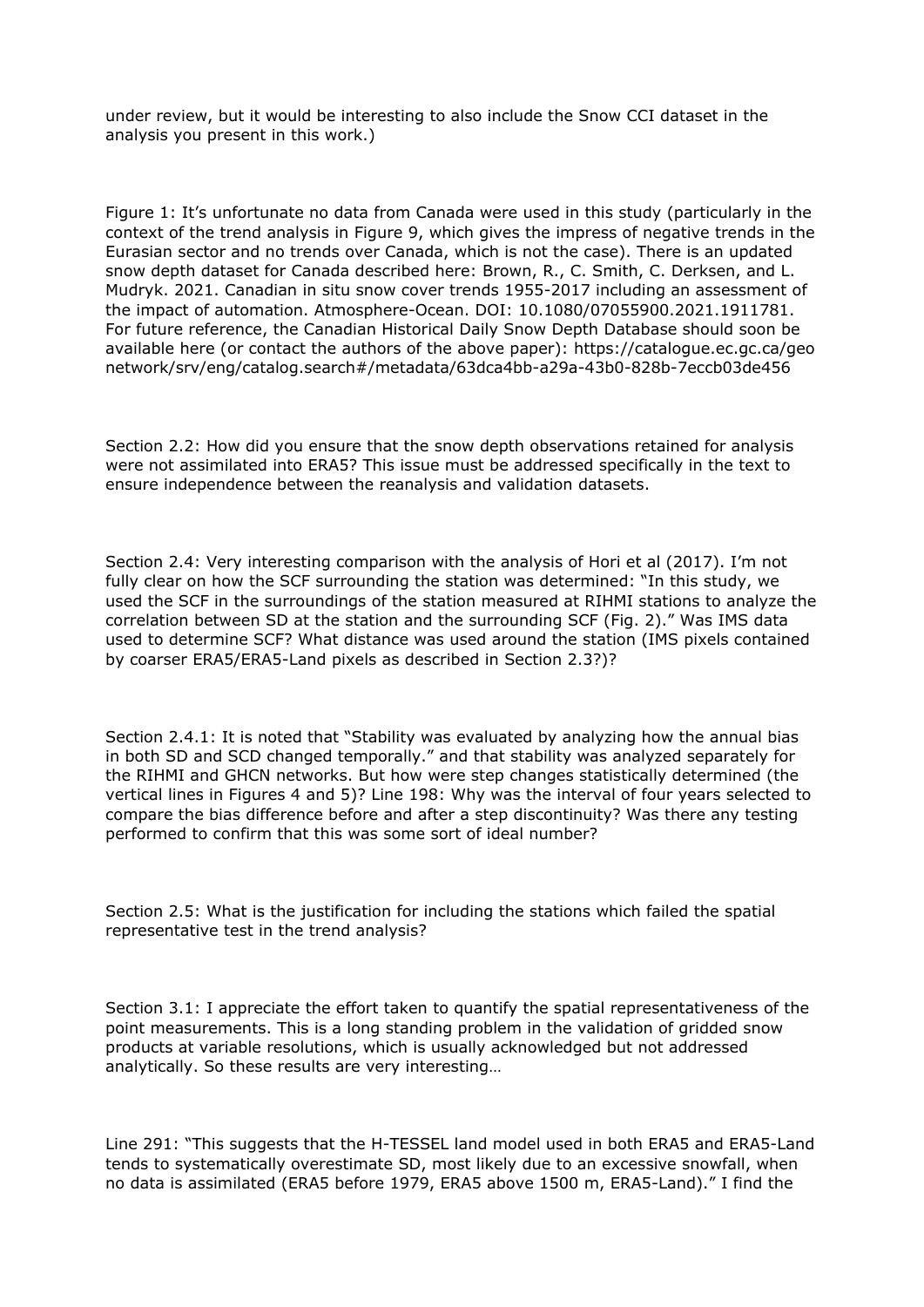messaging in this sentence to be confusing. If the overestimation is related to H-TESSEL, this implies that uncertainty in snow parameterizations in the model lead to overestimation of snow depth, but then the problem of excessive snowfall is mentioned. Does this not imply that precipitation bias is the source of the positive SD bias as opposed to the land model?

Section 3.2.2: The bias trend in the NOAA CDR in fall is an important finding, and corroborates previous work which found similar issues with this product in this season. This is important because numerous studies continue to cite a positive trend in October snow extent over Eurasia, despite increasing multiple lines of evidence (this study provides a new line of evidence) which outline inhomogeneity in the NOAA CDR. I found lines 335-340 to be somewhat confusing, and suggest this text be edited for clarity. The study of Mudryk et al (2017) could also be considered, which showed (1) the NOAA CDR trends in October and November are non-physical and not consistent with other datasets, and (2) NOAA CDR trends in spring are stronger than other datasets. (Mudryk, L., P. Kushner, C. Derksen, and C. Thackeray. 2017. Snow cover response to temperature in observational and climate model ensembles. Geophysical Research Letters. 44, doi:10.1002/2016GL071789.)

Section 3.3: "Both ERA5 and ERA5-land use a threshold (5 cm) larger than the one applied to the stations (2.5 cm)…" In reading Section 2.4, I was wondering about the impact of these different thresholds on the validation analysis. I understand the decision to apply 2.5 cm to the snow depth measurements because this is supported by Figure 2 and is consistent with Hori et al (2017). But calculating bias with slightly different thresholds to convert SD to SCD seems problematic. Can you report on any sensitivity analysis which determines how the bias calculations are related to the choice of threshold as applied to the snow depth measurements?

Section 3.5: I suggest moving this into Section 4, because it is largely discussion material and does not present new analysis.

Conclusions: The key result with respect to ERA5 is clearly stated on line 460: "In the reanalysis, data assimilation creates a trade-off between accuracy and stability." For applications like NWP, the instantaneous best estimate is the highest priority, but this of course does not ensure the temporal consistency required for climate monitoring. The key result for the NOAA CDR is communicated less clearly: "Overall, most of the trends/discontinuities observed are larger than the actual snow trends and the GCOS stability requirements, making these products inappropriate for climate applications without correction, particularly ERA5." I suggest re-phrasing this to provide an assessment more clearly focused on the NOAA CDR. This study provides a new line of evidence that autumn trends are very problematic in this dataset, but there are seasons and regions in which the product is suitable for climate analysis (e.g. MAM as shown in Figure 10b).

Section 4 could also highlight that studies continue to claim there is a positive trend in autumn snow extent based solely on the NOAA CDR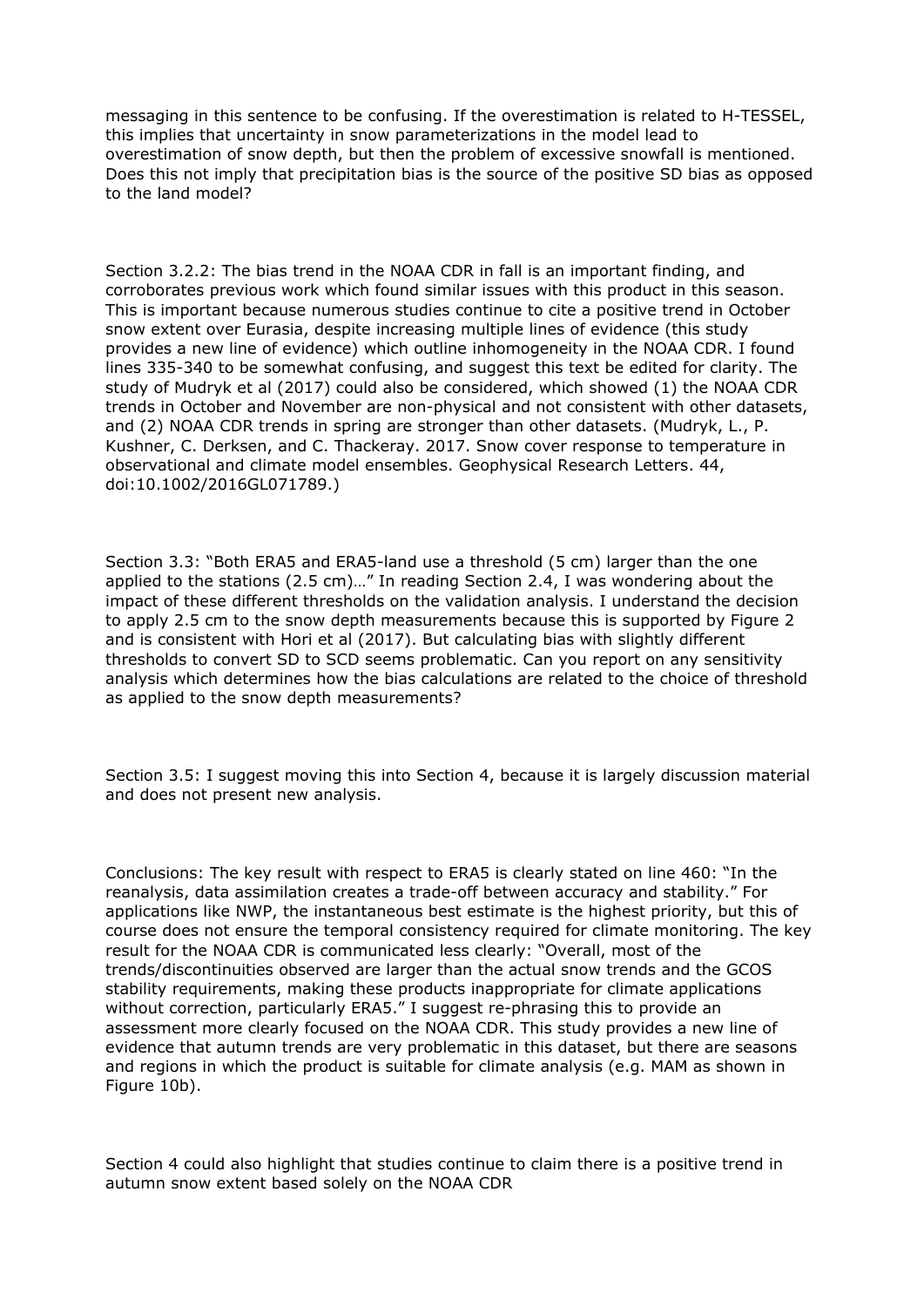(https://doi.org/10.1126/science.abi9167) and do not acknowledge the literature which has identified problems with this dataset, so your study once again points out that this dataset is problematic in the autumn.

## **Minor Comments**

Line 18: change 'snow cover decrease is aggravated' to 'snow cover decrease is coincident to decreasing snow depth…'

Line 30: not clear what is meant by 'global circulation'.

Paragraph 1 of the Introduction: The Stocker et al (2013) reference for snow trends and snow-albedo feedback is a little out of date. Updated SAF estimates are in the IPCC SROCC Chapter 3, and the Thackeray et al (2019) paper provides a fairly current review. (Meredith, M., M. Sommerkorn, S. Cassotta, C. Derksen, A. Ekaykin, A. Hollowed, G. Kofinas, A. Mackintosh, J. Melbourne-Thomas, M.M.C. Muelbert, G. Ottersen, H. Pritchard, and E.A.G. Schuur, 2019: Polar Regions. In: IPCC Special Report on the Ocean and Cryosphere in a Changing Climate [H.-O. Pörtner, D.C. Roberts, V. Masson-Delmotte, P. Zhai, M. Tignor, E. Poloczanska, K. Mintenbeck, A. Alegría, M. Nicolai, A. Okem, J. Petzold, B. Rama, N.M. Weyer (eds.)].)

Line 33: suggest changing to '…such as the Arctic and high elevations.'

Line 33: "Notably, only 11 long-term stations are available in the Southern Hemisphere (SH)." Very interesting! Is there a reference for this statement?

Line 46: Is there a reference for the S-NPP VIIRS dataset, as is provided for the others in this list?

Line 50: This is a very minor point, but the most recent citation for the GlobSnow dataset (v3) is: Luojus, K., J. Pulliainen, M. Takala, J. Lemmetyinen, C. Mortimer, C. Derksen, L. Mudryk, M. Moisander, P. Venäläinen, M. Hiltunen, J. Ikonen, T. Smolander, J. Cohen, M. Salminen, K. Veijola, and J. Norberg. 2021. GlobSnow v3.0 Northern Hemisphere snow water equivalent dataset. Scientific Data. doi: 10.1038/s41597-021-00939-2.

Line 87: "Since 2004, ERA5 also assimilates the IMS product but only over altitudes below 1500 m." Could add a reference to the Orsolini et al (2017) paper here.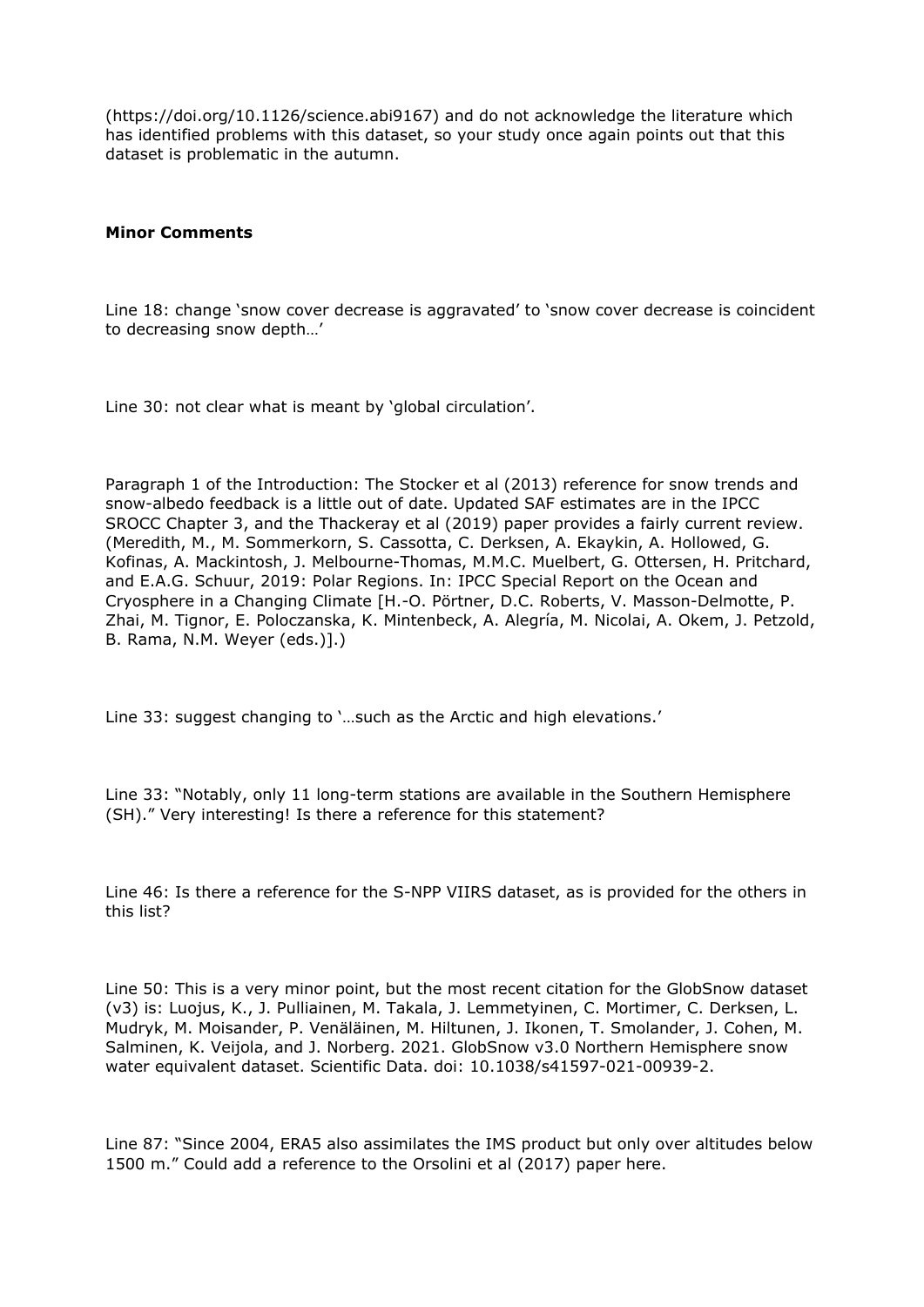Line 101: "…but snow observations are not directly assimilated." This is a small point but make clear that both the in situ snow depth and the IMS data are not assimilated into ERA5-land.

Line 114: Some older citations could be added to provide readers with more background on the CDR and IMS: Robinson, D., K. Dewey, and R. Heim. 1993. Global snow cover monitoring: an update. Bulletin of the American Meteorological Society. 74(9): 1689-1696. Helfrich, S., D. McNamara, B. Ramsay, T. Baldwin, and T. Kasheta. 2007. Enhancements to, and forthcoming developments in the Interactive Multisensor Snow and Ice Mapping System (IMS). Hydrological Processes. 21: 1576-1586.

Line 120: remove 'around'

Line 141: typo 'sires'

Line 223: "…stations are located either on peaks (Fig. 3b) or in the valley…" This wording is quite specific. Perhaps just emphasize that elevation gradients around the stations create uncertainty?

Line 267: I would not refer to the NOAA CDR as having a "retrieval algorithm" since it is analyst-derived. How about "The positive bias is explained by changes in the analysis approach to produce the snow charts, which since 1999…"

Line 270: can you provide a reference to the NOAA CDR product manual?

Line 273: "…but a positive trend is observed since 1990 in fall and winter." Add a reference to Figure A2 here.

Line 285: The study of Mortimer et al (2020) focuses on the ERA5 discontinuity in 2004, not 1980. (please double check the other citations)

Line 324:Instead of Derksen, 2014, could cite Brown and Derksen (2013) here.

Line 327: change 'algorithm' to 'analysts'